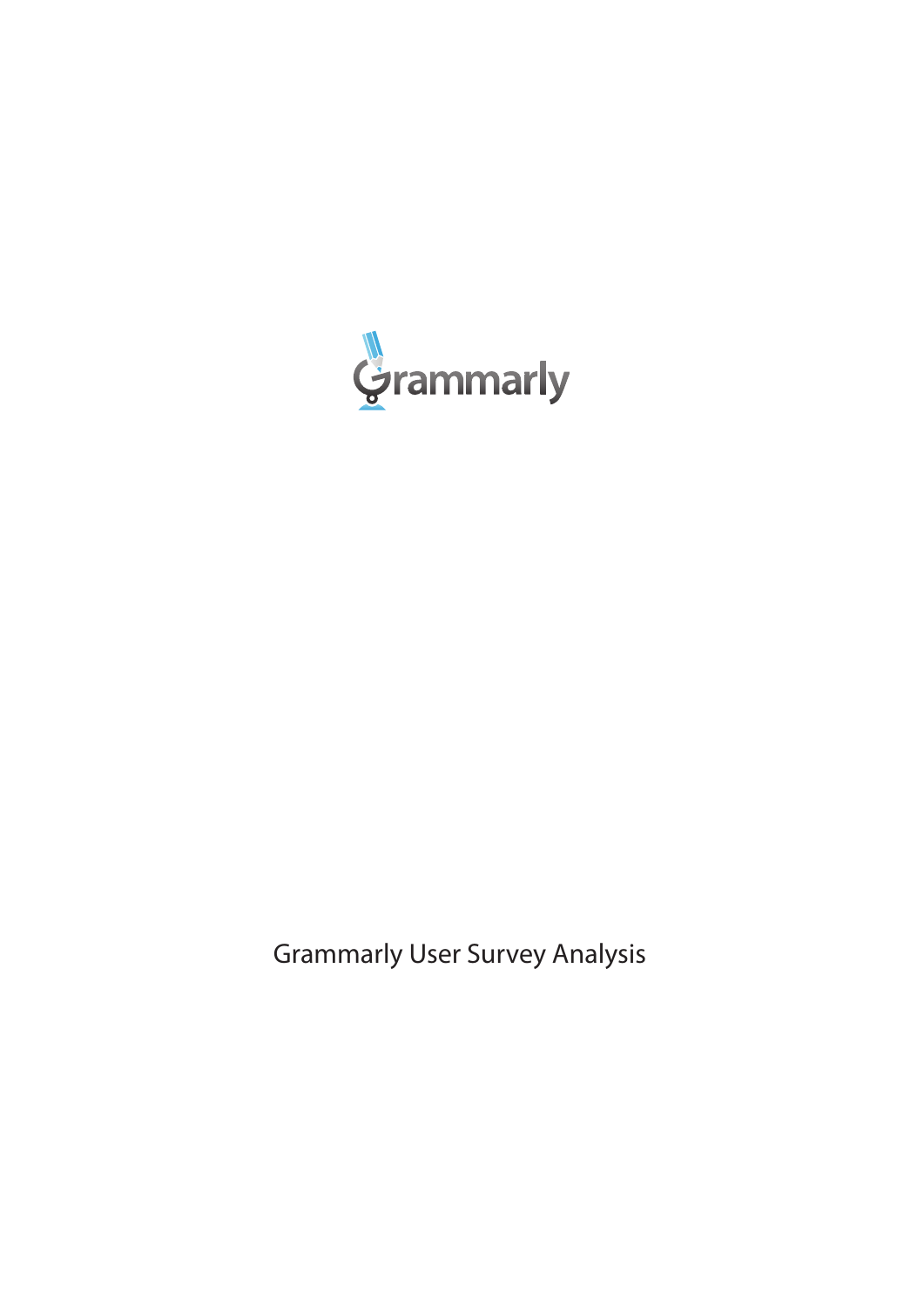# Grammarly User Survey Analysis

### **Students**

In winter 2011–2012, Grammarly invited all its customers to participate in an online survey. Students were asked to fill out a student survey. The survey sought to collect information on respondents' experience with Grammarly, its impact on their writing, and some demographic information. In total, 392 students responded to the survey. The analysis of the collected data provides insights into who uses Grammarly, how they use Grammarly, and how their writing is affected by Grammarly.

# Grammarly Users

### **Who Uses Grammarly?**

The sample is representative of various groups in the population. It includes people of both genders, as well as various ethnic, educational and professional backgrounds. Still, due to the possibility of non-response bias (the answers of respondents might differ from the potential answers of non-respondents), the results should be interpreted with caution.

There were slightly more female respondents (60%) than male respondents (40%). There were significantly more native English speakers (68%) than nonnative speakers (32%). This might suggest that people whose first language is English tend to use Grammarly more than those for whom English is not the mother tongue. Grammarly users live all over the world (from Afghanistan to United Arab Emirates), but the majority of them are located in the U.S. (73%).

The majority of the student respondents (79%) were attending a domestic college or university. Only 21% of students had foreign student status. The survey respondents were pursuing various degrees: a bachelor's degree (43%), a master's degree (32%), a doctoral degree (16%), or some other/professional degree (9%). The respondents were enrolled in various academic programs ranging from Mathematics to Music to Law. Most student respondents studied Business (20%), Education (15%), Psychology (10%), or Medicine/Nursing (10%). The statistics suggest that people of various educational backgrounds use Grammarly for writing.

Students did not feel very confident in their writing ability before they started using Grammarly. To be exact, on a 6-point Likert scale ranging from  $1 =$  "not confident at all" to  $6 =$  "completely confident", the students' confidence level averaged 3.35.

The respondents were asked to rate their confidence in their writing ability when they started their current studies. Students were only somewhat confident in their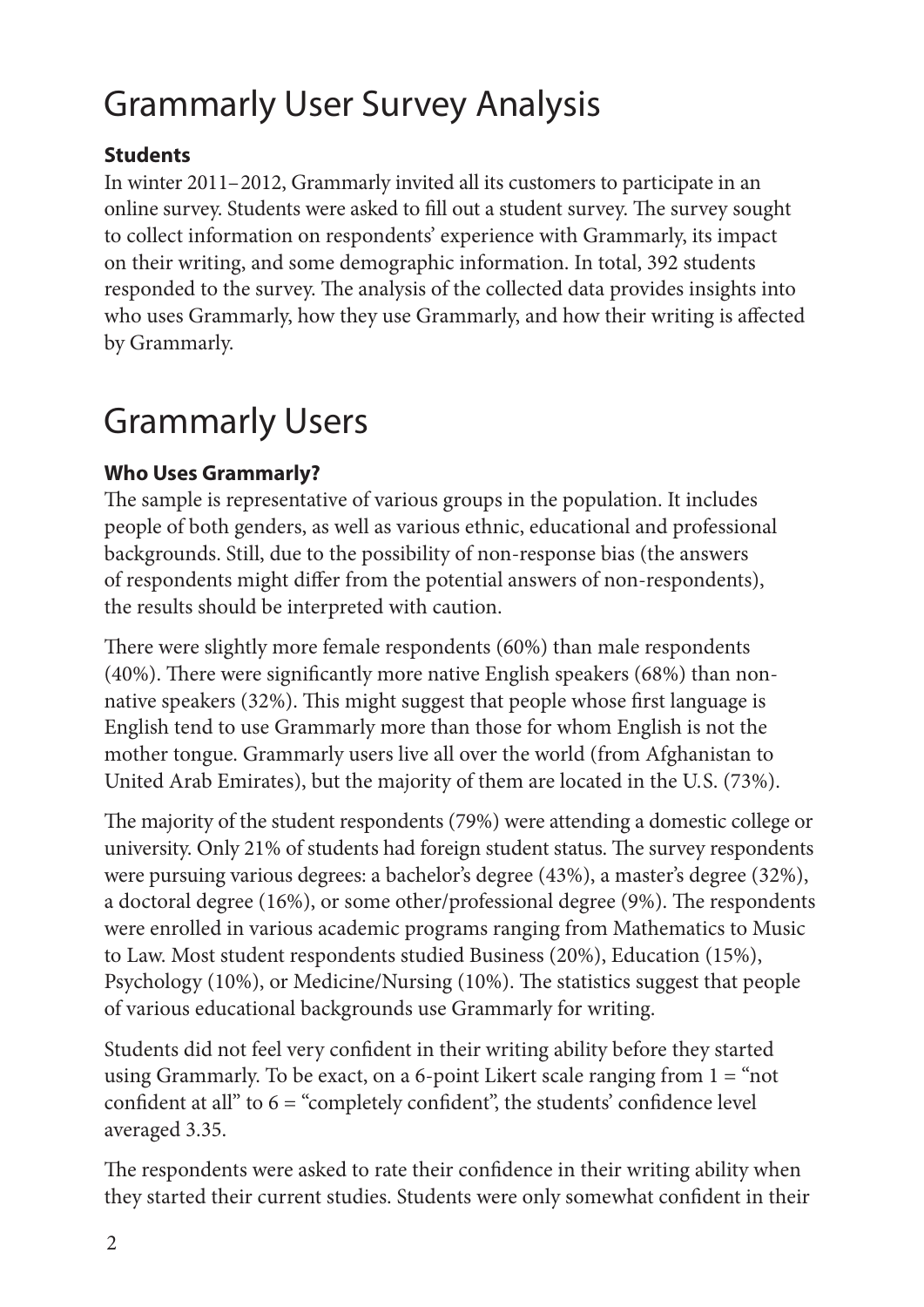writing ability when they started their current studies. On a 6-point Likert scale ranging from  $1 =$  "not confident at all" to  $6 =$  "completely confident", students' average confidence level was 3.55. This low level of confidence in writing skills might be explained by the respondents' inadequate level of writing experience or education. Another possible explanation is that those who do not feel confident in their writing tend to use Grammarly.

# Grammarly Use

#### When you have an academic writing 33% task, how often do you use Grammarly? 23% 16%12% 10% 4% 1% No repeated Less than Once or twice Every other Once or twice Almost daily Once a day or more often use once a month a month week a week

### **How Often Do Students Use Grammarly?**

Seventy-two percent of Grammarly customers use Grammarly at least once a week for academic writing tasks. The majority of those use Grammarly on a daily basis. What is curious is that native English speakers tend to use Grammarly as often as non-native speakers. Similarly, no differences in usage frequency patterns are observed between males and females, domestic and foreign students or people pursuing studies leading to different degrees.

### **What is Grammarly Used for?**

Students mostly use Grammarly for school-related writing tasks, such as course papers, research papers, reports, presentations, and dissertations. Students use Grammarly for a variety of courses, ranging from Theology and Philosophy to Engineering, from Physics to Art and Music. Unsurprisingly, most students (31%) use Grammarly for writing courses. Other most often cited courses were English/Literature (21%), Business (20%), Education (17%), Psychology (13%),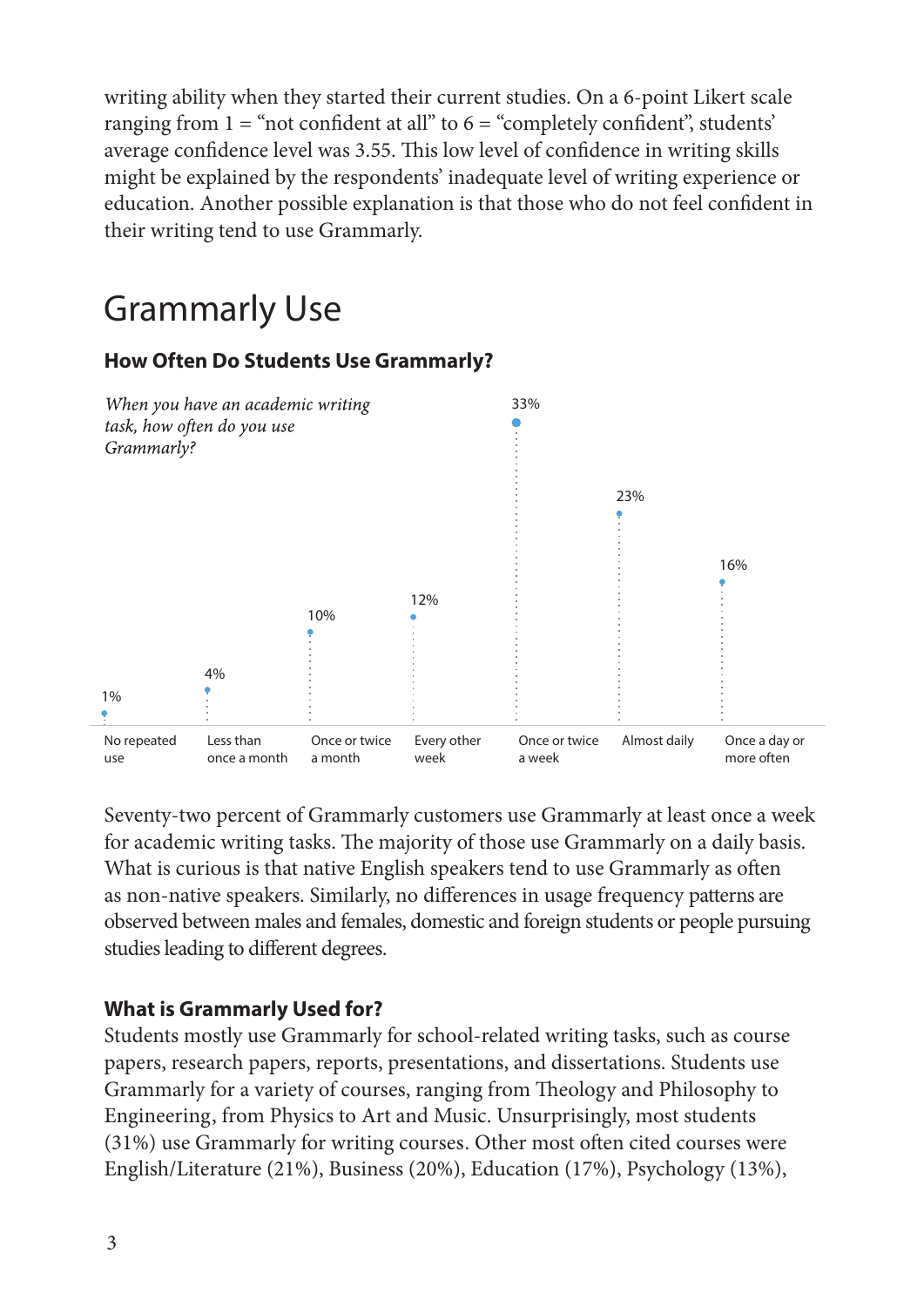Communication (11%), History (11%), and Sociology (11%). Students also use Grammarly for non-academic purposes, such as writing emails, resumes, cover letters, etc.

## Grammarly's Effect on Writing

### **How Does Grammarly Influence Users' Writing Confidence?**

The table below provides average student ratings of confidence in their writing ability before and after using Grammarly.

| <b>Confidence Level</b> | Students, $n = 307$ |
|-------------------------|---------------------|
| <b>Before Grammarly</b> | 3.34                |
| <b>With Grammarly</b>   | 4.78                |
| Gain                    | 1.44 (29%)          |

*Confidence level in writing ability is measured on a 6-point scale, where 1 is "not confident at all" and 6 is "completely confident".*

# Graphs

### **Confidence Before and After**

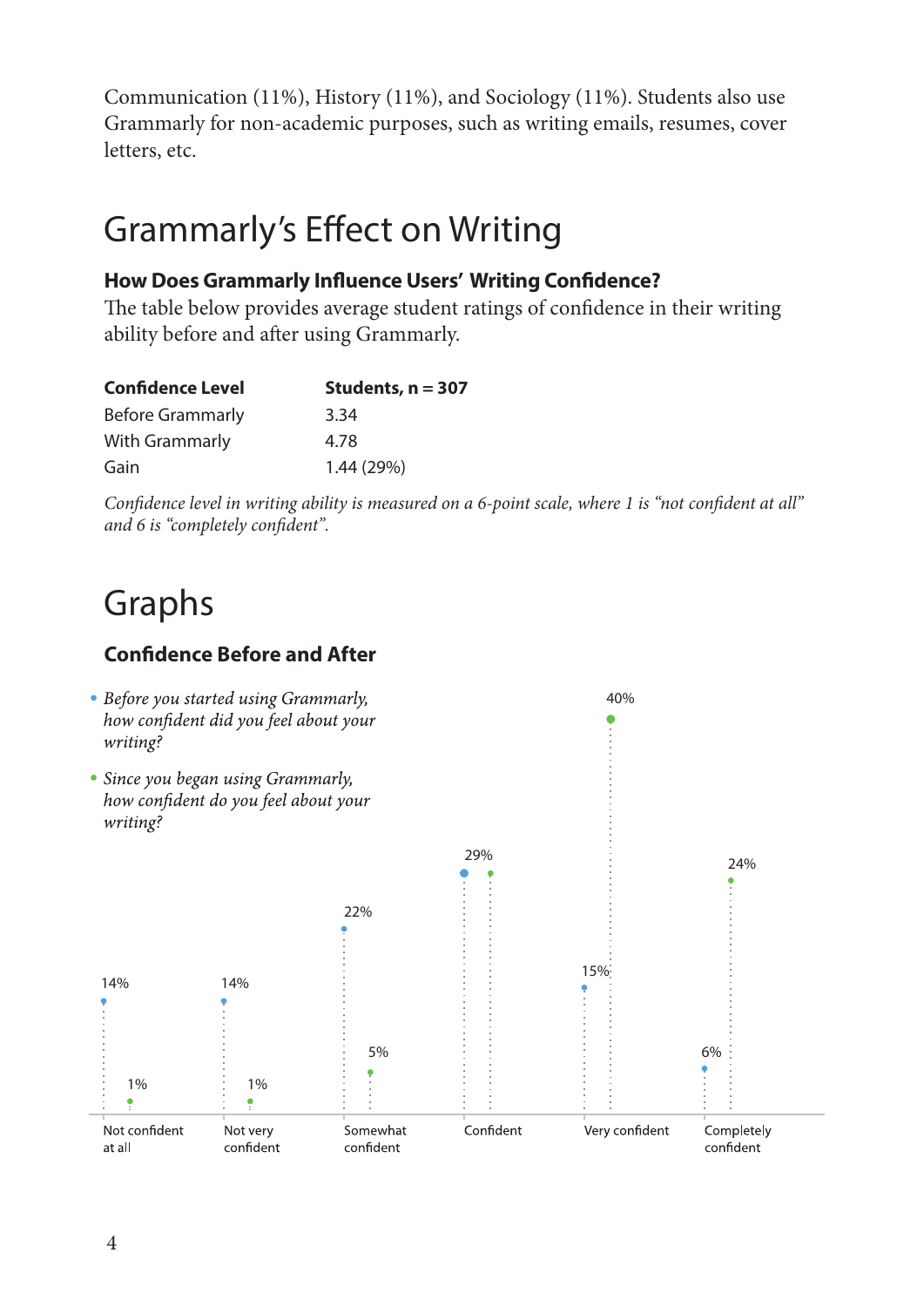Grammarly is especially effective in boosting confidence in writing among students. Seventy percent of students reported an increase in the confidence in their writing skills. On average, the students' confidence level before Grammarly use was 3.34. Since the student respondents started using Grammarly, their confidence level increased by 1.44 points (29%) and reached 4.78. The results of analysis of variance revealed that Grammarly tends to be particularly helpful for native English-speaking students, whose confidence increased by 1.5 points or 30%. The increase in the confidence level of students seeking a bachelor's degree (32%) was also higher than that of graduate students (24%). The results of the regression analysis revealed that the frequency of Grammarly use for both academic and non-academic writing slightly increased the students' confidence level. Frequent use of Grammarly for academic writing explained a 7% change in the confidence gain, while frequent use of Grammarly for non-academic writing explained a 10% change in the confidence gain.



#### **How Much Time Does Grammarly Save?**

Ninety-three percent of Grammarly customers reported that Grammarly helped them save time on their writing. The majority of the respondents (62%) indicated that the amount of time that they saved with Grammarly was "notable" or "significant". No significant differences in the amount of the time saved with Grammarly were observed between males and females, native and nonnative English speakers, domestic and foreign students, or students pursuing different degrees. What is curious is that even respondents who did not feel more confident in their writing since they started using Grammarly (30% of the student respondents) reported that Grammarly saved them "some" time on writing. For those who did feel more confident in their writing (63%), Grammarly helped save a "notable" amount of time. That is to say that people who feel more confident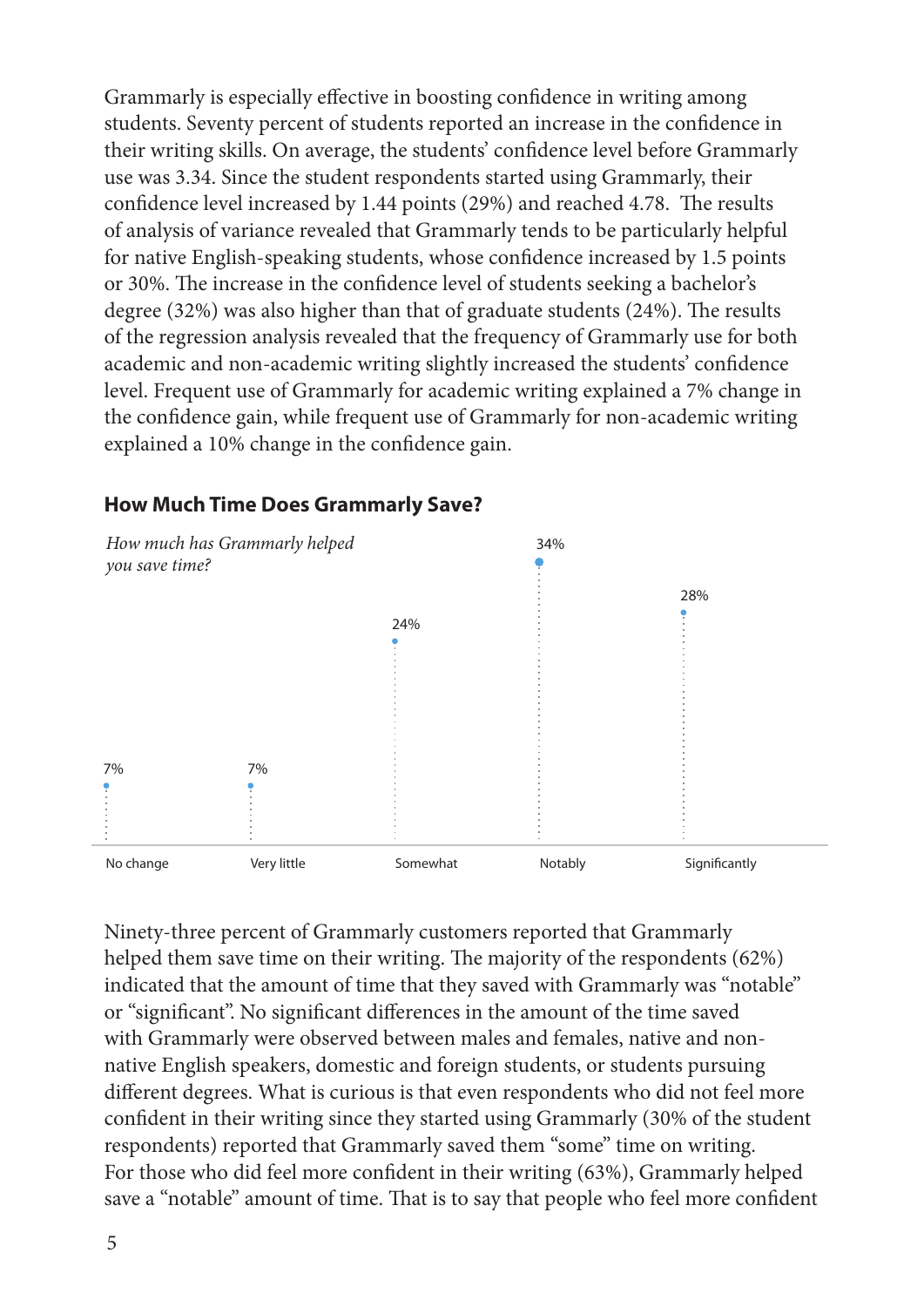in their writing as a result of using Grammarly also tend to save more time with Grammarly. Similarly, respondents who used Grammarly more often reported more time savings with Grammarly. On average, for the respondents who used Grammarly less than once a week (27% of the student respondents) Grammarly helped save time "somewhat", while for those who used Grammarly on a weekly or daily basis (72% of the respondents) it helped save time "notably". This means that the more often one uses Grammarly and the more confident he/she feels in his/her writing as a result of using Grammarly, the more time he/she saves.

### **How Does Grammarly Affect Academic Achievement?**

Ninety-nine percent of the survey respondents reported that Grammarly had



some impact on their writing grades. Forty-three percent of students indicated that Grammarly helped them to improve their writing grades "a lot". On average, the students felt that Grammarly impacted their writing grades quite significantly. To be exact, their ranking of the impact was 4.97, on a 6-point scale ranging from 1—"no impact at all" to 6—"helped a lot". Grammarly is equally effective in improving writing grades for female and male students, and for those seeking bachelor's, master's, doctorate, or professional degrees. It tends, however, to be particularly helpful for domestic and English-speaking students, who reported the most positive impact of Grammarly on their writing grades ( $M = 5.11$ , SD = 1.18). Those who use Grammarly more often also tend to get better writing grades because of Grammarly. For example, the students who used Grammarly on a weekly or daily basis rated Grammarly's impact significantly higher (M = 5.16,  $SD = 1.1$ ) than those who used Grammarly less than once a week ( $M = 4.42$ ,  $SD =$ 1.2),  $F(1, 295) = 24.34$ ,  $p < .01$ .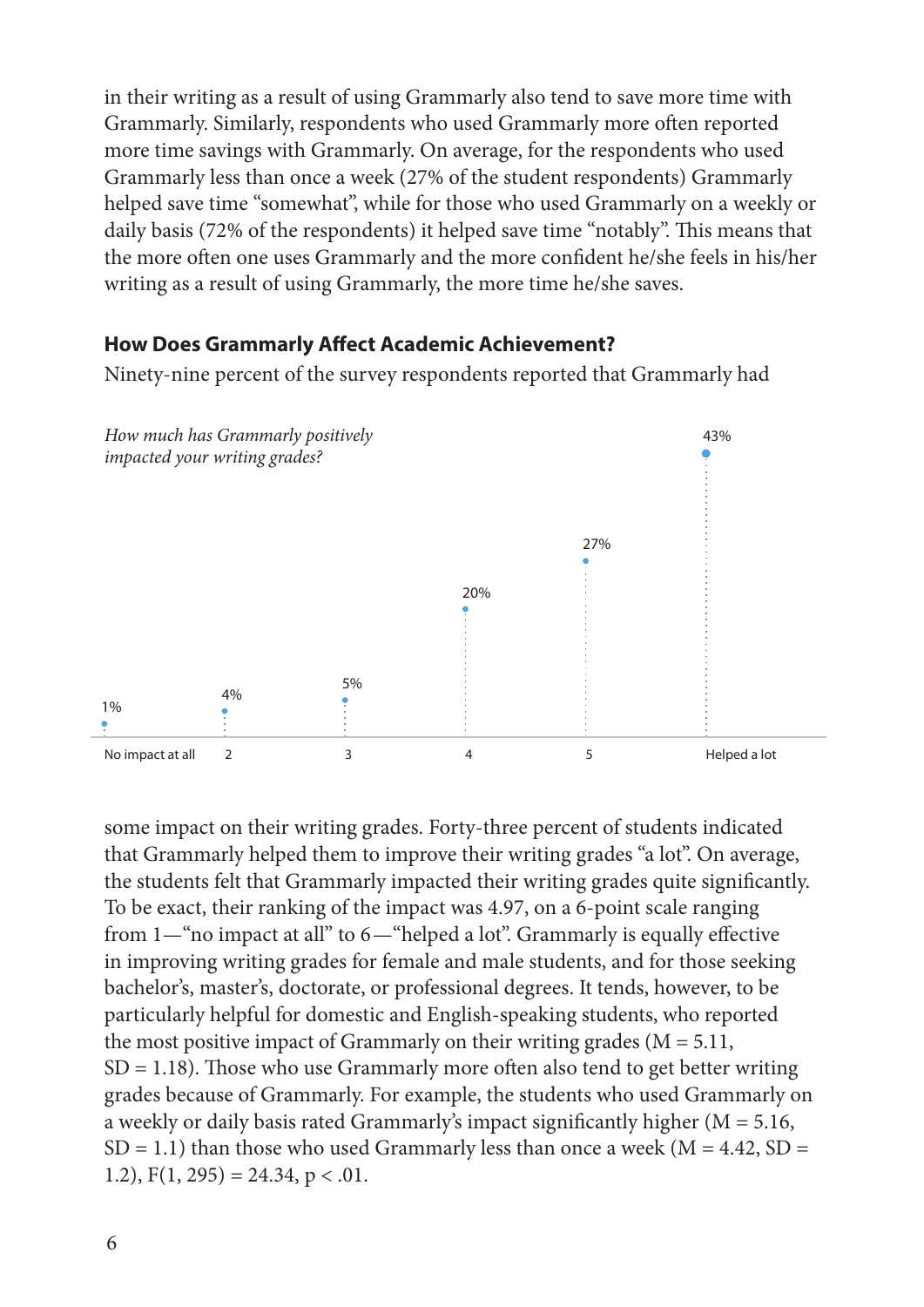

Eighty-four percent of the surveyed students believe that Grammarly improved their grades in general. Thanks to Grammarly, 45% of the students reported that their grades increased by half a grade, 30% by a full grade, and 9% by more than a full grade. All students (native and non-native English speakers, foreign and local students, males and females, bachelor's, master's and doctoral candidates) reported similar effects of Grammarly on their general academic achievement. Students who use Grammarly more often tend to feel a greater impact of Grammarly on their grades. For example, on average, students who use Grammarly almost every day, once a day, or more attribute a full grade increase to their use of Grammarly.

## Users Recommend Grammarly

Almost half of the respondents checked the highest value on an 11-point likeness scale when they were asked how likely they were to recommend Grammarly to others. Ninety percent scored their likeliness at 6 or higher. The average score was 9.08, SD = 2.64. This is obvious, but it still worth reporting—users who are more likely to recommend Grammarly to others are the ones who benefit more from Grammarly and have: improved their writing grades ( $r = .76$ ,  $p < .01$ ), saved more time on writing  $(r = .55, p < .01)$ , improved their grades in general  $(r = .39, p < .01)$ , and gained more confidence in writing  $(r = .35, p < .01)$ .